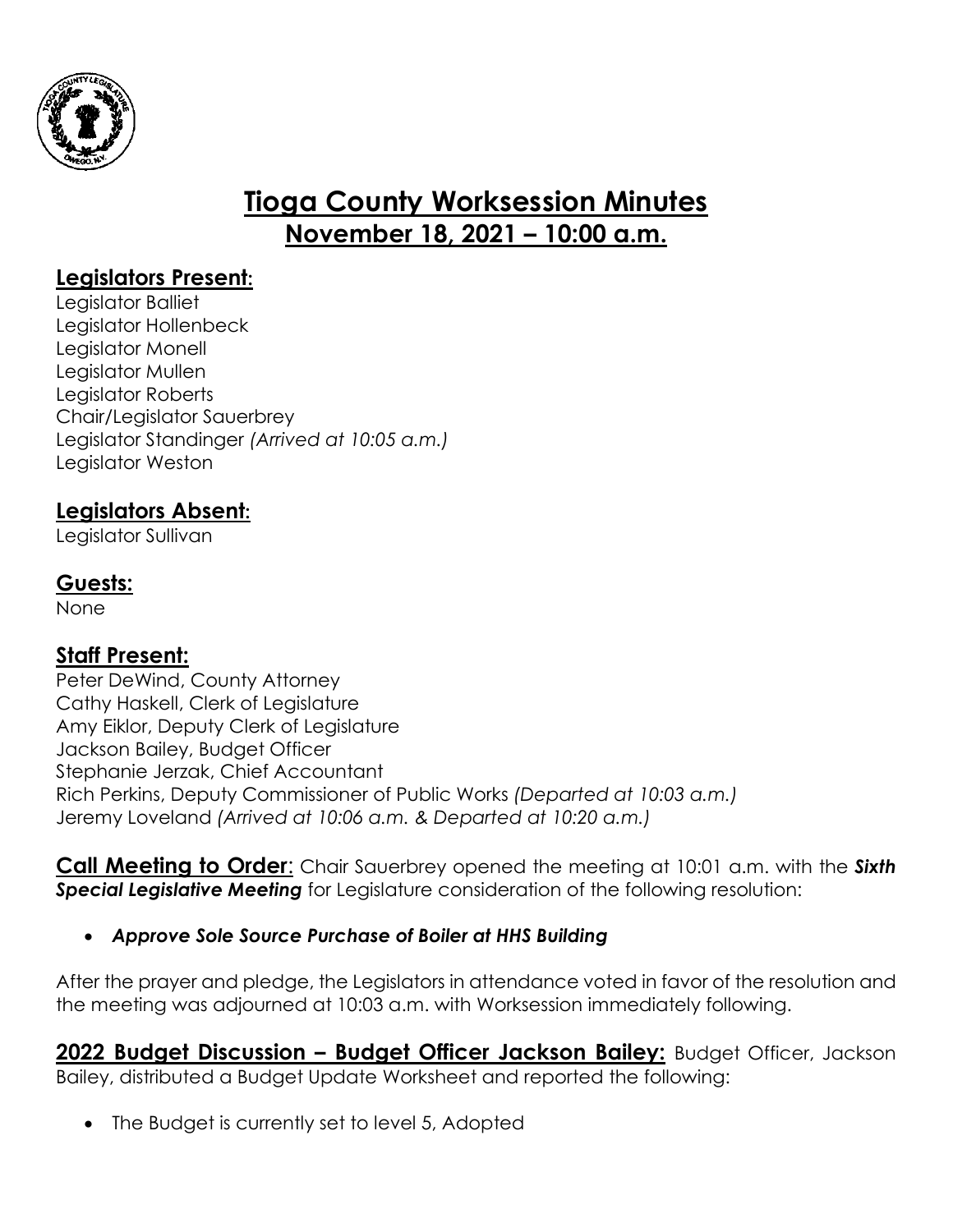- After the December 9, 2021 Legislative Worksession, budget modifications will no longer be allowed
- The 2022 Final Budget will be adopted at the December 14, 2021 Legislative Meeting

*American Rescue Plan Act (ARPA) Funds Update:* Chair Sauerbrey reported some departments requested ARPA funds this year in order to pay, and move forward, with certain projects. For example, IT would like to utilize the funds to upgrade telephones. Resolutions to move forward with ARPA funds are being drafted for consideration at the December 14, 2021 Legislative Meeting.

Chair Sauerbrey stated Mr. Bailey created forms for potential fund recipients to complete. She reported the forms make it abundantly clear that the funds are a one-time deal and it is up to the recipient to adhere to reporting guidelines, if required.

**Approval of Worksession Minutes**: On motion of Legislator Monell, seconded by Legislator Hollenbeck and unanimously carried, the November 4, 2021 Legislative Worksession minutes were approved.

Action Items: Currently, there are no action items.

## **Other**:

 *Senate Bill S2031 Discussion:* Legislative Clerk, Cathy Haskell, reported Governor Hochul signed Legislation on Tioga County's 911 Surcharge Bill. The Bill authorizes Tioga County to impose an additional surcharge to pay for the costs associated with updating the services needed to provide an enhanced 911 emergency telephone system. It also authorizes an additional surcharge at the rate of one dollar per retail sale.

Tioga County must pass a Local Law increasing the surcharge from thirty cents to one dollar. Ms. Haskell suggested proceeding in January after the three new Legislators are sworn in. Tioga County must give cell phone carriers a forty-five day notice of the additional surcharge in order to accommodate adding the extra fee to customer bills.

Ms. Haskell researched who has to notify carriers of the increased fee and it was determined that Tioga County has been responsible for doing so. Although, Ms. Haskell received a call from an AT&T representative who was already aware of the Bill's passage. The representative reported AT&T has staff in Albany researching potential fee increases and the other major cell phone carriers may too. Ms. Haskell stated the Treasurer's Office may be able to provide a list of carriers that are currently paying the thirty cent surcharge.

Ms. Haskell proposed holding a Special Meeting to introduce the Local Law at the January 6, 2022 Legislative Worksession and adopt the Resolution to set the Public Hearing. The Public Hearing would then be held at the Legislature's Regular Meeting on January 11, 2022. Finally, the Local Law would be adopted at a Special Meeting before the January 20, 2022 Legislative Worksession. Forty-five days after that would bring the